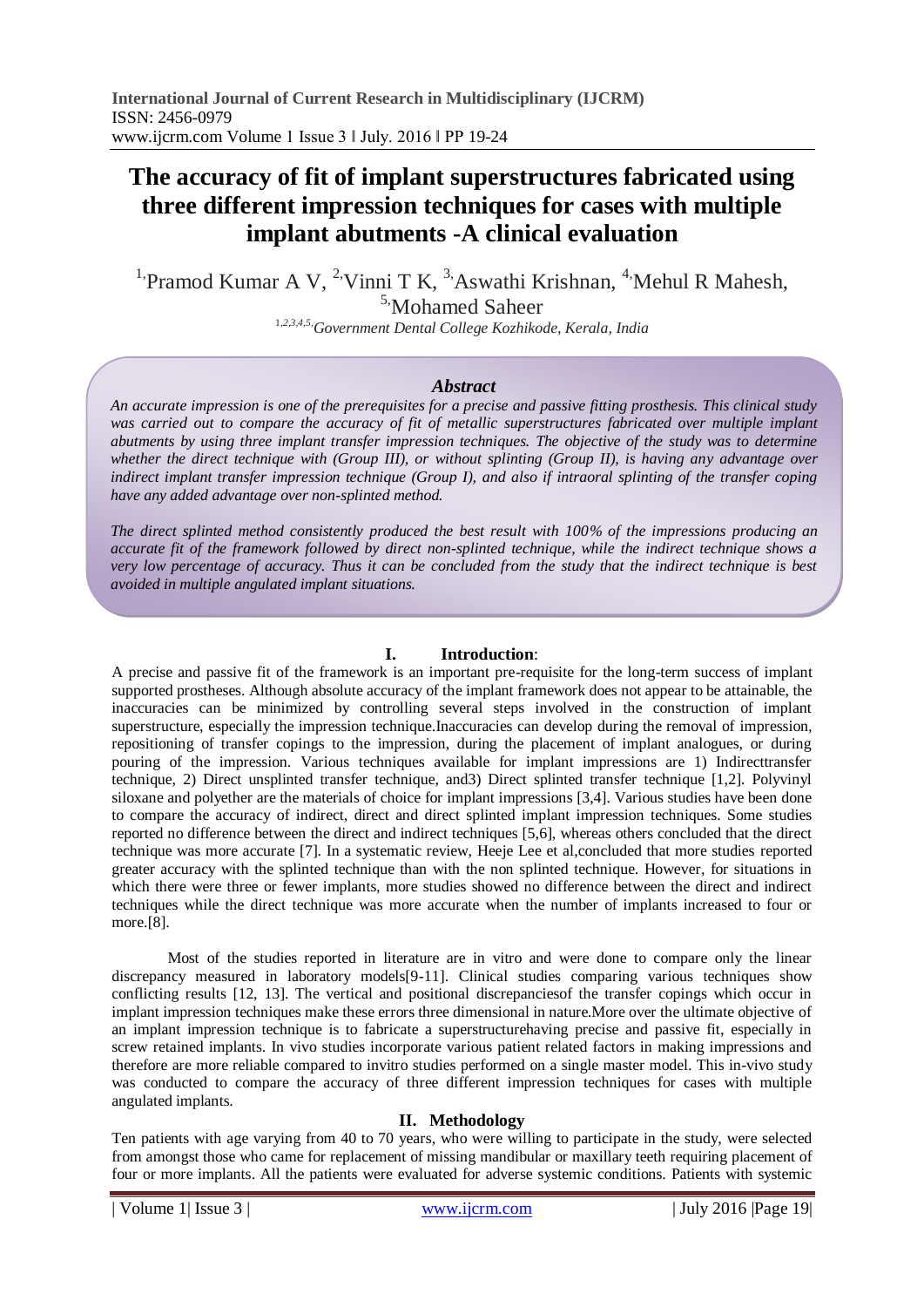problems like uncontrolled diabetes, malignancies, steroid therapy or other debilitating conditionswere excluded. Patients with local contraindications such as untreated periodontal diseases,insufficient bone volume, poor occlusion etc. werealso excluded from selection.Implants (Toureg, Adin, Israel) of varying numbers and sizes were placed under local anesthesia, depending upon the length of edentulous span, the available bone height and width. Healing caps were placed after exposing the implants following an eight to sixteen week interval. Two weeks after placement of healing caps patients wererecalled for implant transfer impressions. Three impressions using three different techniqueswere made for each patient and were divided into Groups I, II and III.

**Group 1**: The impression transfer copings were secured to the implants and remained attached to themthroughout the impression procedure. Poly vinyl siloxane (Express Putty and light body, 3M-ESPE,Germany) putty wash impression technique using stock trays was followed. After removal of the impression, the copings were removed from the mouth and connected to the appropriate analog. The coping analog assemblies werethen transferred into the corresponding positions in the impression. A gingivalmask was formed and the master cast was prepared by pouring with Type IV gypsum (Ultrarock, Kalabhai, India).

**Group II:** Stock trays for direct impression technique wereused. The direct transfer impression copings were secured to the implants. A PVS putty wash impressionwas thenmade using a stock tray for direct technique. The screws were loosened through the openings in the tray and the impression and the transfer impression copings were removed as a single unit. Implant analogs wereconnected to the embedded transfer copings by fastening the screws. The master cast wasfabricated with Type IV gypsum.

**Group III:** Transfer copings were secured to the implants. Dental floss was looped around these copings to form a scaffold on which splinting was done using pattern resin (GC, Japan). Pattern resin was applied to the transfer copings with a fine brush, using incrementalapplication technique. A small gap of 1mm was left at the centre of the scaffold in between successive transfer copings (Fig.). Bridging of this gap was done after complete polymerization of each increment in order to reduce the effects of polymerization shrinkage.Following this, an impression was made in a manner similar to that in group II and a master cast was prepared by pouring with Type IV gypsum.

Three separate master casts were thus prepared from three impressions made for each patient. Transfer copings were then removed from the cast and replaced by abutments. Height of the abutments were adjusted and the abutments milled to 3 degree taper with the help of milling machine. Separate wax patterns were made from each master cast and invested and cast with nickel chromium ceramic bonding alloy in a single ring. Marks were scored onsprue former to identify the specimen. After devesting and finishing, metal superstructure were seated on the corresponding casts. Then the abutments were transferred to the corresponding implants and fit of the superstructure checked with fit checker (GC, Japan) at buccal, lingual, mesial and distal aspects.

Depending upon the fit of the superstructure intraorally, the scoring was given as follows.

Score 0 - Unacceptable as gross seating problem present.

Score 1 - Good fit and is same as that on the Master cast.

The comparison between the techniques was done using Chi-square test.

Final prosthesis fabricated from well-fitting superstructure was given for each patient.

## **III. Results:**

The fit of the framework was verified on the casts prepared from all the three groups and the values are as shown in Table 1. Statistical analysis revealed that statistically significant differences were present between the three groups.A statistically significant difference was seen between Groups I and II as well as Groups I and III.Comparisons between Groups II and III showed no statistically significant differences. Group IIIconsistently showed the best results with 100 percent of the impressions producing an accurate fit of the framework. Impressions in Group I and II showed discrepancies in fit of the verification frame with group II producing slightly more accurate frameworks than group I.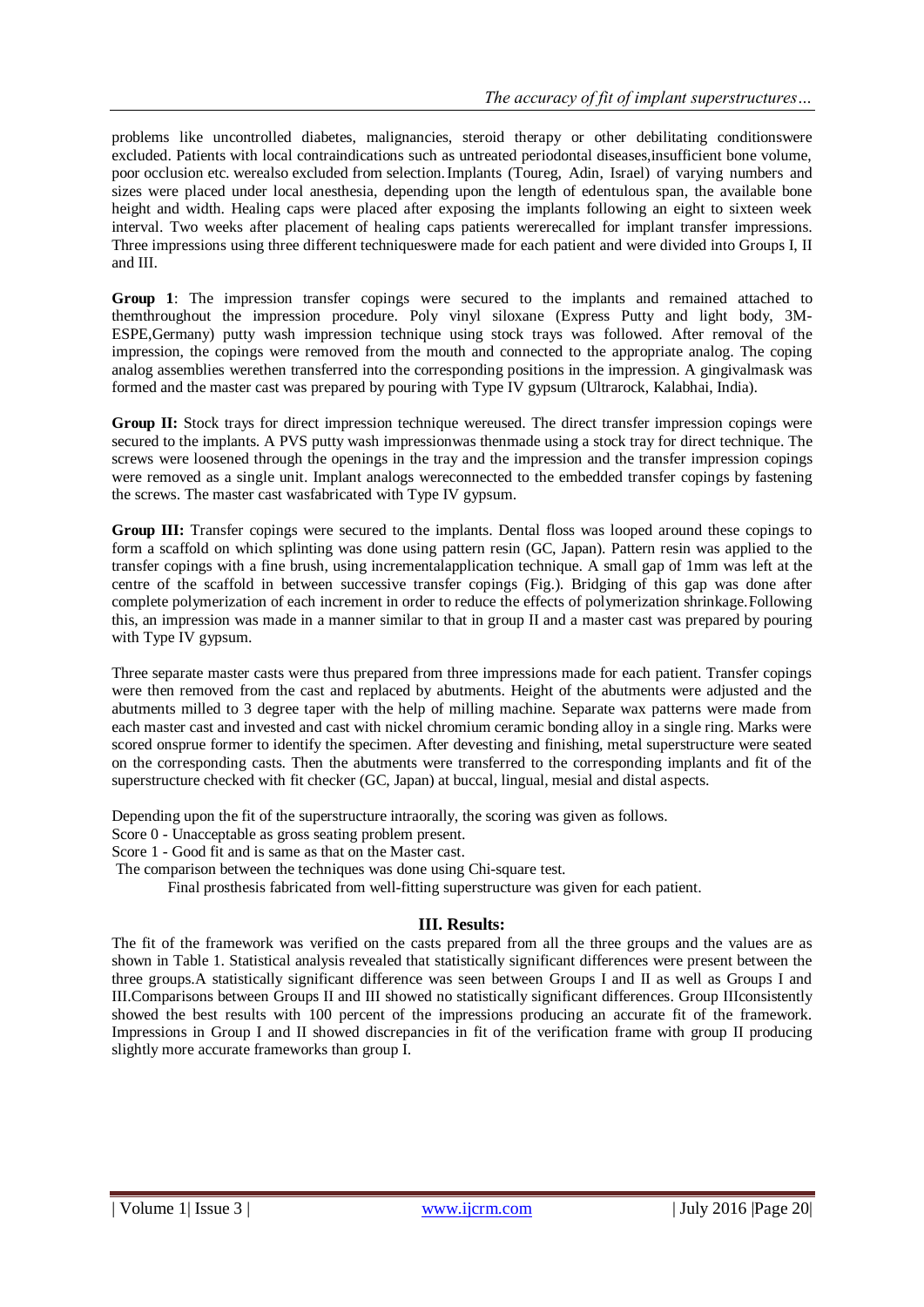

Fig 1 indirect impression



Fig 2 Direct non-splinted impression



Fig 3 Direct splinted impression

Table 1: Fit of the framework

| Case No.                   | Group I | Group II | Group III |
|----------------------------|---------|----------|-----------|
|                            |         |          |           |
|                            |         |          |           |
|                            |         |          |           |
|                            |         |          |           |
|                            |         |          |           |
|                            |         |          |           |
|                            |         |          |           |
|                            |         |          |           |
|                            |         |          |           |
| 10                         |         |          |           |
| Percentage of accurate fit | 50      | 90       | 100       |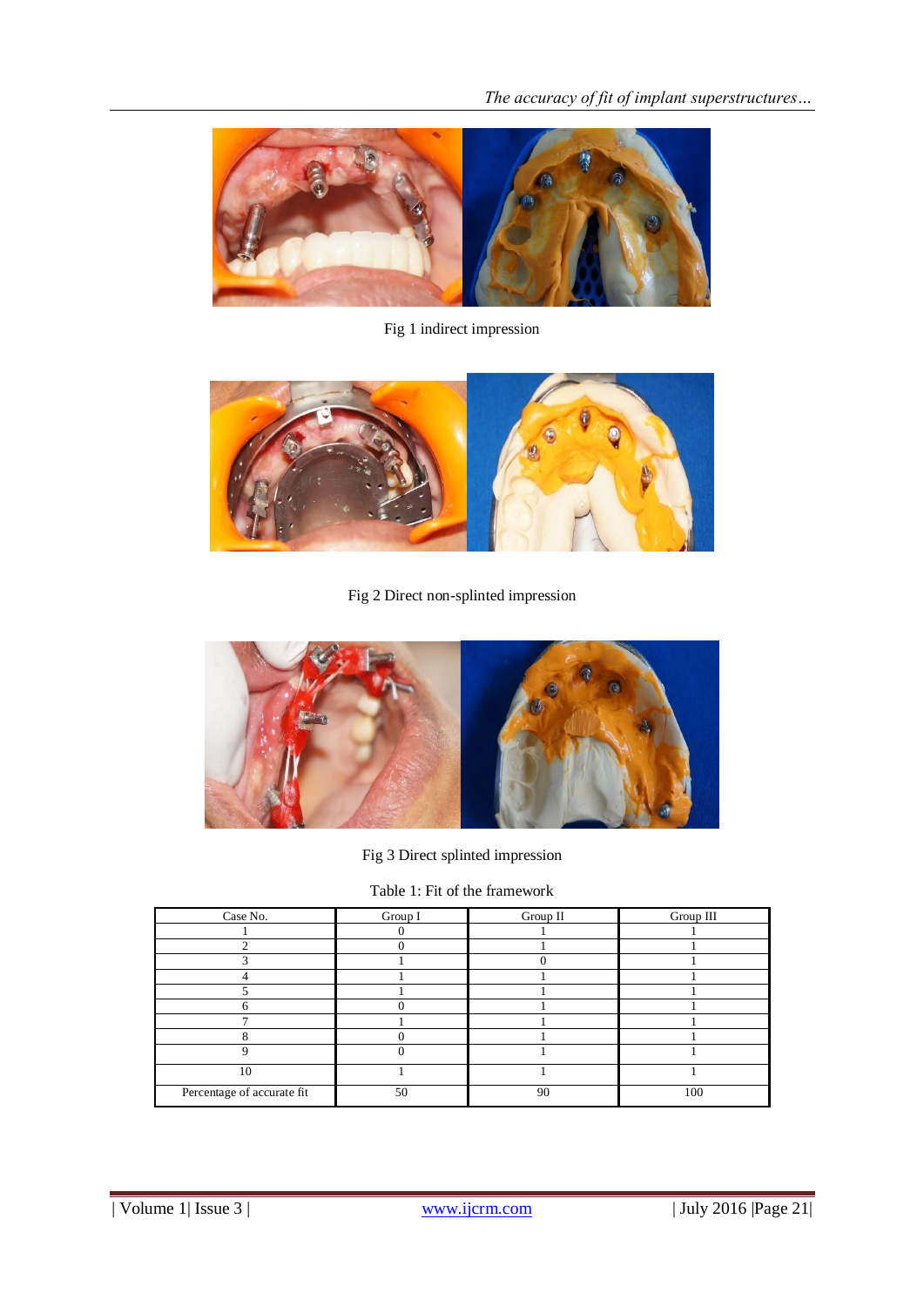|                            |   | Fit            |                | Total |      |
|----------------------------|---|----------------|----------------|-------|------|
|                            |   |                | N <sub>0</sub> | Yes   |      |
|                            |   | Count          |                |       | 10   |
|                            |   | % within group | 50%            | 50%   | 100% |
| Group                      | 2 | Count          |                |       | 10   |
|                            |   | % within group | 10%            | 90%   | 100% |
|                            | 3 | Count          |                | 10    | 10   |
|                            |   | % within group | 0%             | 100%  | 100% |
| Total                      |   | Count          | 6              | 24    | 30   |
| $\frac{1}{2}$ within group |   | 20%            | 80%            | 100%  |      |

## Table:2 group\*fit cross tabulation

## **Chi-Square Tests**

|                    | Value | ם ו<br>df | Asymp.Sig.<br>(2-sided) |
|--------------------|-------|-----------|-------------------------|
| Pearson Chi-Square | 750   |           | 0.013                   |

## Table:3 group\*fit cross tabulation

|       |  |                              |                | Fit |       |
|-------|--|------------------------------|----------------|-----|-------|
|       |  |                              | N <sub>o</sub> | Yes | Total |
|       |  | Count                        |                |     | 10    |
|       |  | % within group               | 50%            | 50% | 100%  |
| Group |  | Count                        |                |     | 10    |
|       |  | $\overline{\%}$ within group | 10%            | 90% | 100%  |
| Total |  | Count                        | h              | 14  | 20    |
|       |  | % within group               | 30%<br>70%     |     | 100%  |

## **Chi-Square Tests**

|                        | Value | Asymp.Sig.<br>$(2-sided)$ |
|------------------------|-------|---------------------------|
| Pearson Chi-Square     | 3.810 | 0.051                     |
| Continuity correlation | 2.143 | .143                      |

## Table:4 group\*fit cross tabulation

|       |                       |     | Fit  | Total |
|-------|-----------------------|-----|------|-------|
|       |                       | No  | Yes  |       |
|       | Count                 |     |      | 10    |
| Group | % within group        | 50% | 50%  | 100%  |
|       | Count                 |     | 10   | 10    |
|       | % within group        | 0%  | 100% | 100%  |
| Total | Count                 |     | 15   | 20    |
|       | % within group<br>25% |     | 75%  | 100%  |

## **Chi-Square Tests**

|                        | Value | df | Asymp.Sig.<br>$(2-sided)$ |
|------------------------|-------|----|---------------------------|
| Pearson Chi-Square     | 6.667 |    | 0.010                     |
| Continuity correlation |       |    | -039                      |

Table:5 group\*fit cross tabulation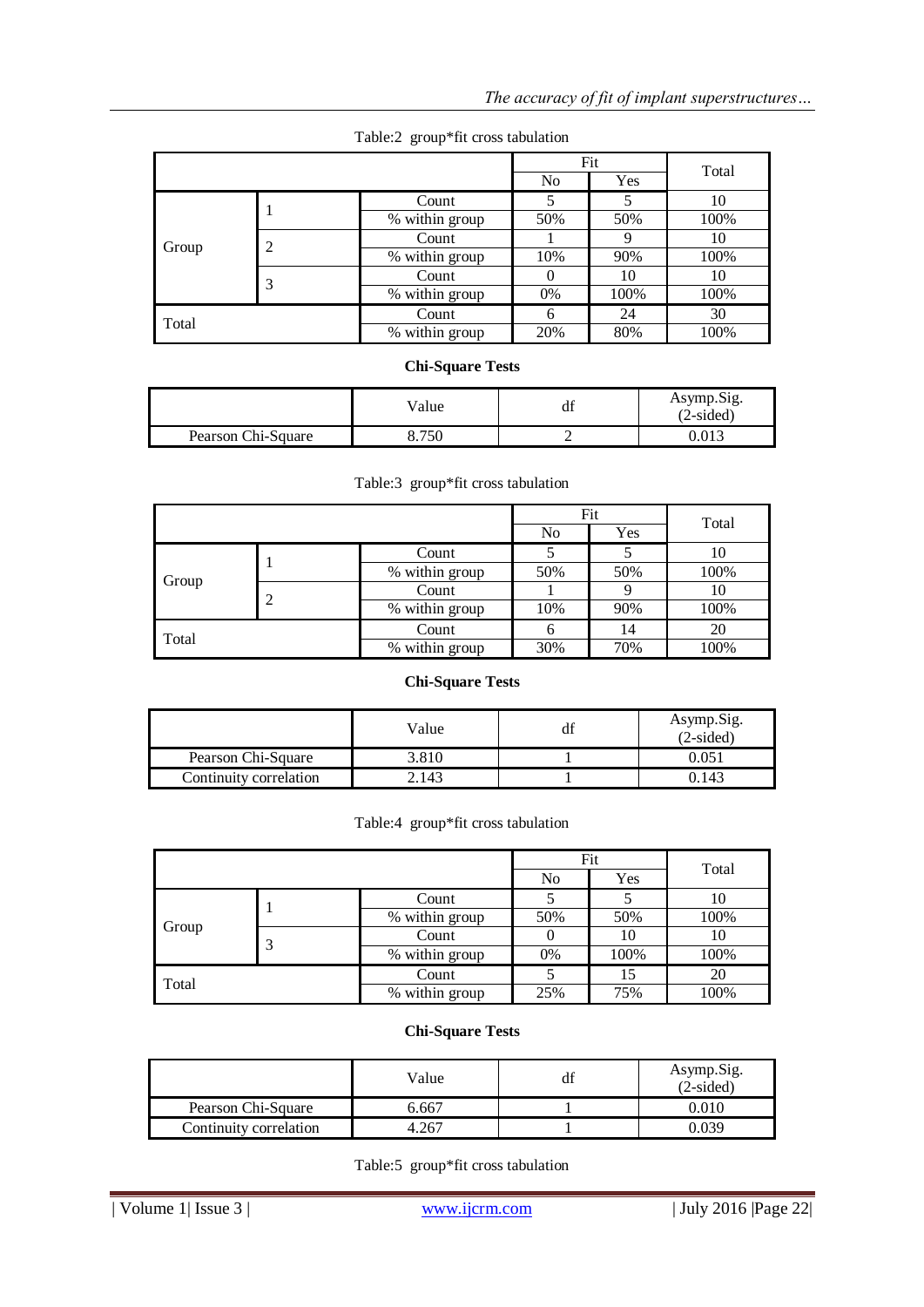|       |                |     | Fit  |       |
|-------|----------------|-----|------|-------|
|       |                | No  | Yes  | Total |
|       | Count          |     |      | 10    |
|       | % within group | 10% | 90%  | 100%  |
| Group | Count          |     | 10   | 10    |
|       | % within group | 0%  | 100% | 100%  |
| Total | Count          |     | 19   | 20    |
|       | % within group | 5%  | 95%  | 100%  |

## **Chi-Square Tests**

|                        | Value | df | Asymp.Sig.<br>$(2-sided)$ |
|------------------------|-------|----|---------------------------|
| Pearson Chi-Square     | .053  |    | ).305                     |
| Continuity correlation | ).00  |    | .00                       |

## **IV. Discussion:**

Discrepancies resulting from inaccurate implant impressions are three dimensional in nature. Linear discrepancies such as erroneous duplication of inter implant distances rarely reflect on the implant impression technique. Such discrepancies are more likely to occur due to the properties of the impression material rather than the impression technique. Thus, studying linear discrepancies with respect to implant impression techniques should be regarded with caution. Three dimensional errors in duplicating implant positions and orientations are probably more responsible in causing an inaccurate fit of the superstructures. These errors maybe due to positional changes of transfer copings in a vertical direction, rotational misfits of the copings or both.

In the present study, comparisons were made between three accepted implant impression techniques - the direct, the indirect and the direct splinted techniques. The direct splinted impression technique was shown to produce the most accurately fitting frameworks. The direct un-splinted technique and the indirect technique were less accurate. These results are in accordance with a study performed by Mustafaet al. It is conceivable that the fact that the indirect impression technique causes inaccuracies in more than one dimension leads to them producing more inaccuracies overall.

## **V. Conclusion:**

The present study serves as an in-vivo comparison between the three accepted techniques of impression making in multiple implant situations. The study shows the direct splinted and direct non-splinted techniques to produce the most accurate frameworks while the indirect technique shows a very low percentage of accuracy. Thus, it can be concluded from the study that the indirect technique is best avoided in multiple angulated implant situations.

## **Acknowledgments**

This study was funded by the State Board of Medical Research, Kerala State, India. The funding sources had no role in any part of the research including study design, data collection, data analysis, result interpretation, manuscript writing, and submission for publication.

## **References**

- 1. Mostafa TM, Elgendy MN, Kashef NA, Halim M[M.Evaluation of the precision of three implant transfer impression](http://www.ncbi.nlm.nih.gov/pubmed/21209987)  [techniques using two elastomeric impression materials.I](http://www.ncbi.nlm.nih.gov/pubmed/21209987)nt J Prosthodont. 2010 Nov-Dec;23(6):525-8.
- 2. Dumbrigue HB, Gurun DC, Javid NS. [Prefabricated acrylic resin bars for splinting implant transfer copings.](http://www.ncbi.nlm.nih.gov/pubmed/10898848) J Prosthet Dent. 2000 Jul;84(1):108-10.
- 3. Alvin.G.Wee. Comparison of impression materials for direct multi-implant impressions. J Prosthet Dent 2000;83:323- 31.
- 4. Aguilar M.L,Elias A, Carlos E TorroVizcarrando, Walter .PsoterAnalysis of three-dimensional distortion of two impression materials in the transfer of dental implants.J Prosthet Dent 2009;101:202-209
- 5. Wenz H.J, Reuter H.U, Hertrampf KAccuracy of impressions and casts using different implant impression techniques in a multi-implant system with an internal hex connection.Int.J Oral Maxillofac Implants 2008;23:39-47
- 6. Conrad H.J, Pesun I.J, Ralph Delong, James.S.HodgesAccuracy of two impression techniques with angulated implants J Prosthet Dent 2007;97:349-356.